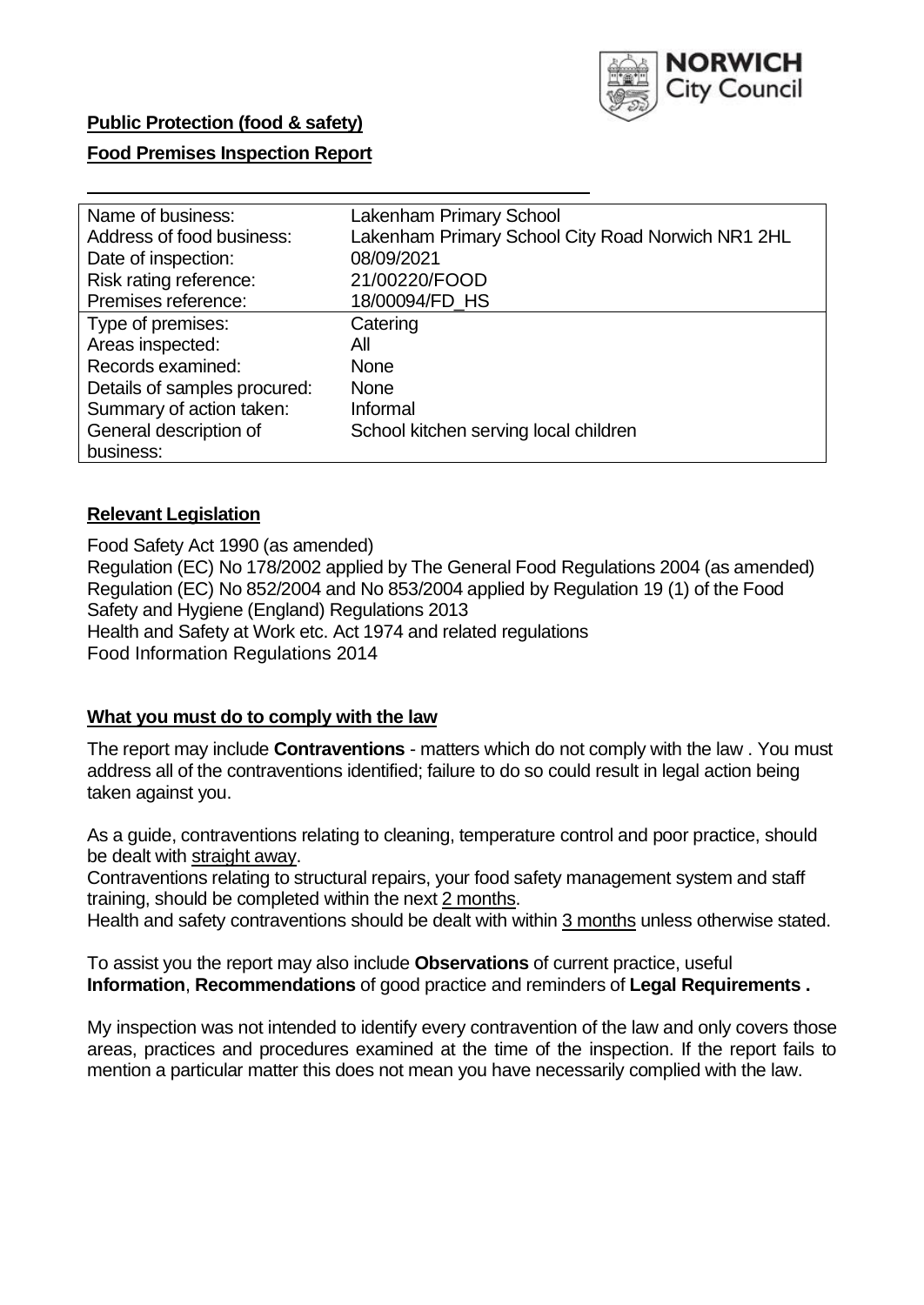# **FOOD SAFETY**

## **How we calculate your Food Hygiene Rating:**

 The food safety section has been divided into the three areas which you are scored against for the hygiene rating: 1. food hygiene and safety procedures, 2. structural requirements and 3. confidence in management/control procedures. Each section begins with a summary of what was observed and the score you have been given. Details of how these scores combine to produce your overall food hygiene rating are shown in the table.

| <b>Compliance Area</b>                     |          |    |    | <b>You Score</b> |                |    |           |    |                |  |
|--------------------------------------------|----------|----|----|------------------|----------------|----|-----------|----|----------------|--|
| Food Hygiene and Safety                    |          |    |    | $\Omega$         | 5              | 10 | 15        | 20 | 25             |  |
| <b>Structure and Cleaning</b>              |          |    |    | $\Omega$         | 5              | 10 | 15        | 20 | 25             |  |
| Confidence in management & control systems |          |    |    | $\Omega$         | 5.             | 10 | 15        | 20 | 30             |  |
|                                            |          |    |    |                  |                |    |           |    |                |  |
| <b>Your Total score</b>                    | $0 - 15$ | 20 |    | $25 - 30$        | $35 - 40$      |    | $45 - 50$ |    | > 50           |  |
| <b>Your Worst score</b>                    | 5        | 10 | 10 |                  | 15             |    | 20        |    | $\blacksquare$ |  |
|                                            |          |    |    |                  |                |    |           |    |                |  |
| <b>Your Rating is</b>                      | 5        |    |    | 3                | $\overline{2}$ |    |           |    | $\Omega$       |  |

Your Food Hygiene Rating is 4 - a good standard <br>  $\bigcirc$   $\bigcirc$   $\bigcirc$   $\bigcirc$   $\bigcirc$   $\bigcirc$ <br>
Contamination risks



 with bacteria or allergens or its physical contamination with dirt, foreign objects or **Contravention** The following exposed food to the general risk of cross-contamination chemicals:

• uncovered deserts at main counter.

**Recommendation** Provide separate equipment and utensils designated for use with either raw or ready-to-eat foods, which can be easily identified (e.g. colour coded) and stored and washed separately.

#### Personal Hygiene

**Observation** I was pleased to see that standards of personal hygiene were high.

## Unfit food

 presence) because it was past its use by date **Contravention** The following food was unfit (and was seized or destroyed in my

• packet of ready to eat Salad.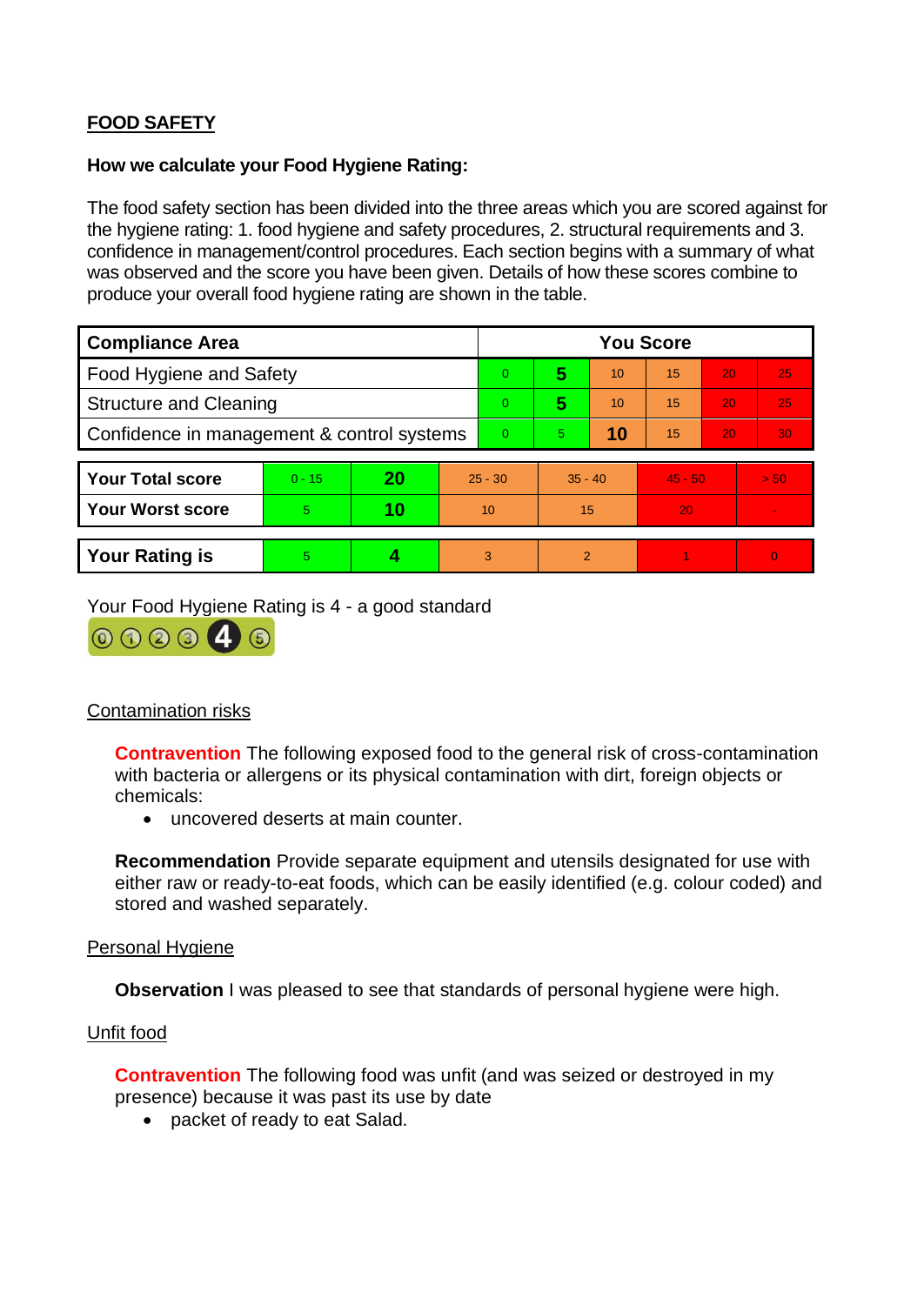**Legal Requirement** Any food which is found at your food premises is presumed to be intended for sale and must comply with the law.

## Cleaning of Structure

**Observation** The kitchen had been well maintained and the standard of cleaning was exceptionally high.

#### **Maintenance**

**Contravention** The following had not been suitably maintained and must be repaired or replaced:

• damaged black trim to base of chiller at main counter.

#### Type of Food Safety Management System Required

**Contravention** You do not have a food safety management system. Implement Safer Food Better Business or an equivalent food safety management system.

**Information** I acknowledge that there were some temperature recording for hot and cold food and hand written fridge and freezer temperatures records but these are not sufficient to support having a fully operational food safety management system based on HACCP principles.

I was informed that the kitchen and cooking production had only recently become in house and you are in the process of implementing a new HACCP plan. Documentation to be used was shown to me but it had not been started or staff trained on its implementation.

 maintain a permanent procedure or procedures based on HACCP principles: **Legal Requirement** Food business operators must put in place, implement and

- Identify hazards to food.
- Identify the critical limits (what is acceptable and unacceptable).
- Monitor critical control points to ensure critical limits are met.
- Keep appropriate records to demonstrate control measures are effective.

 **Information** As you are a new business you have been given the benefit of the doubt despite your food safety management system not fully complying with the law. You must act on this now as your hygiene rating score will be reduced to a maximum of 1 if there is a similar situational at the next visit.

**Recommendation** Choose Safer Food Better Business as your food safety management system. It is simple to implement and requires a minimum amount of record keeping.

**Recommendation** MyHACCP is a free web tool that will guide you through the process of developing a food safety management system based on Hazard Analysis and Critical Control Point (HACCP)<www.myhaccp.food.gov.uk>